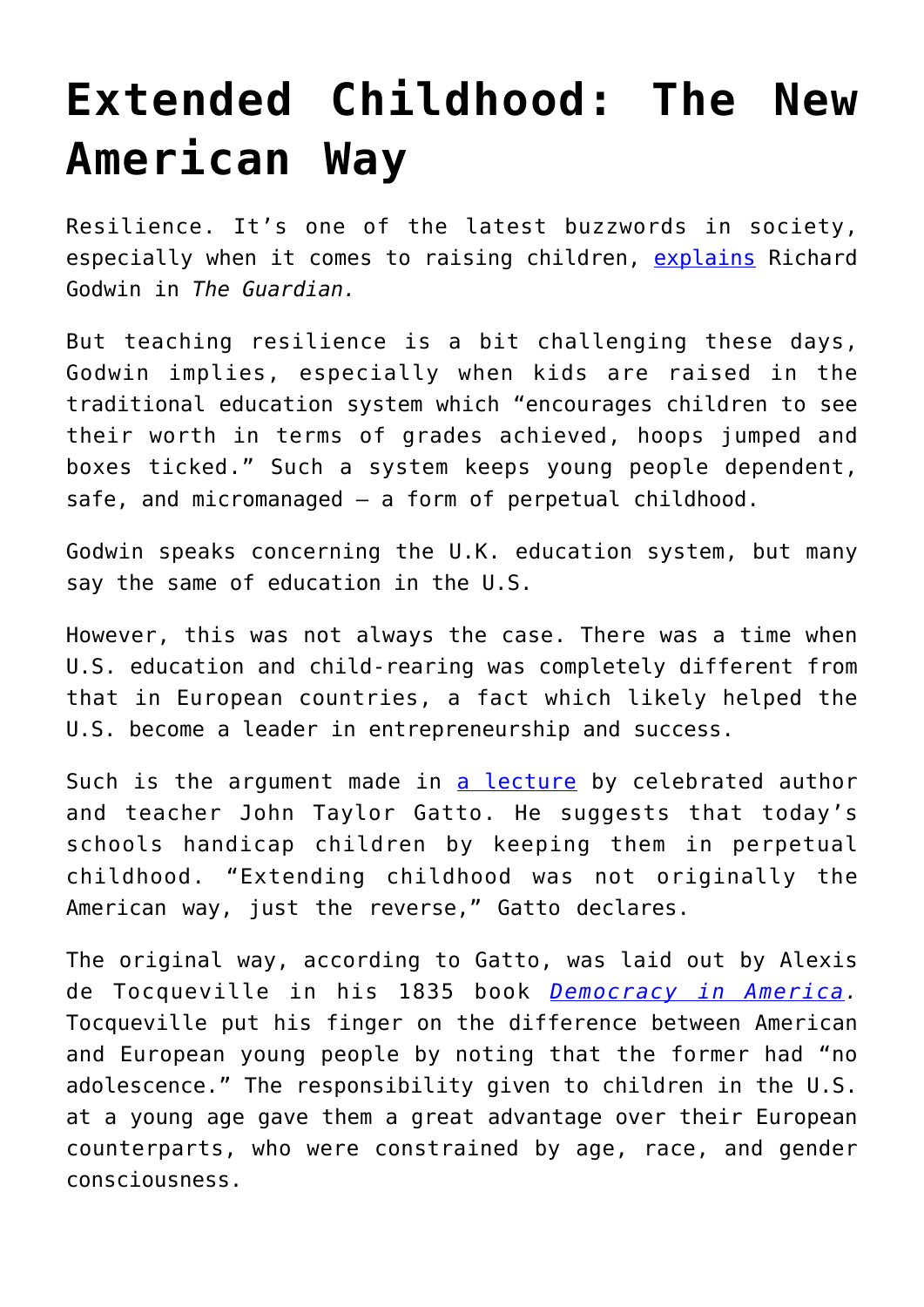According to Gatto, Tocqueville's observation was echoed several decades later by author Edward Eggleston. He noted that European children held on to their childhood for many years, while American children left it behind at age seven. This was due to the type of work each would be doing. American children would go on to be self-employed, independent earners. European children, however, would not:

*In Europe ordinary children weren't allowed decision-making responsibilities because the economies of Europe could not tolerate the kind of mind and character which emerges from early mental independence. Individuals there had to be proletarianized into masses for the benefit of factories, factory farms, standing armies, and social class ability.*

Unfortunately, as Gatto notes, the constrained, dependent attitude once instilled in European children has become the norm in modern day America. No longer do we have independent thinkers who grow up quickly and support themselves. Instead, today's children are sucked into the vortex of "modern management," which argues that: "Most people cannot be trusted with responsibility because they are childish and incompetent. They have to be closely watched and managed."

Which brings us back to resilience. We all want our children to have this quality, but are we making it difficult for them to obtain? Do we, as parents and educators, need to back off at an earlier age, give our children opportunities to be responsible, and encourage them to think outside society's conventional box? Or would we rather go the comfortable route and allow our children to simply blend in with the rest of modern society which must be "closely watched and managed"?

*Dear Readers,*

—

*Big Tech is suppressing our reach, refusing to let us*